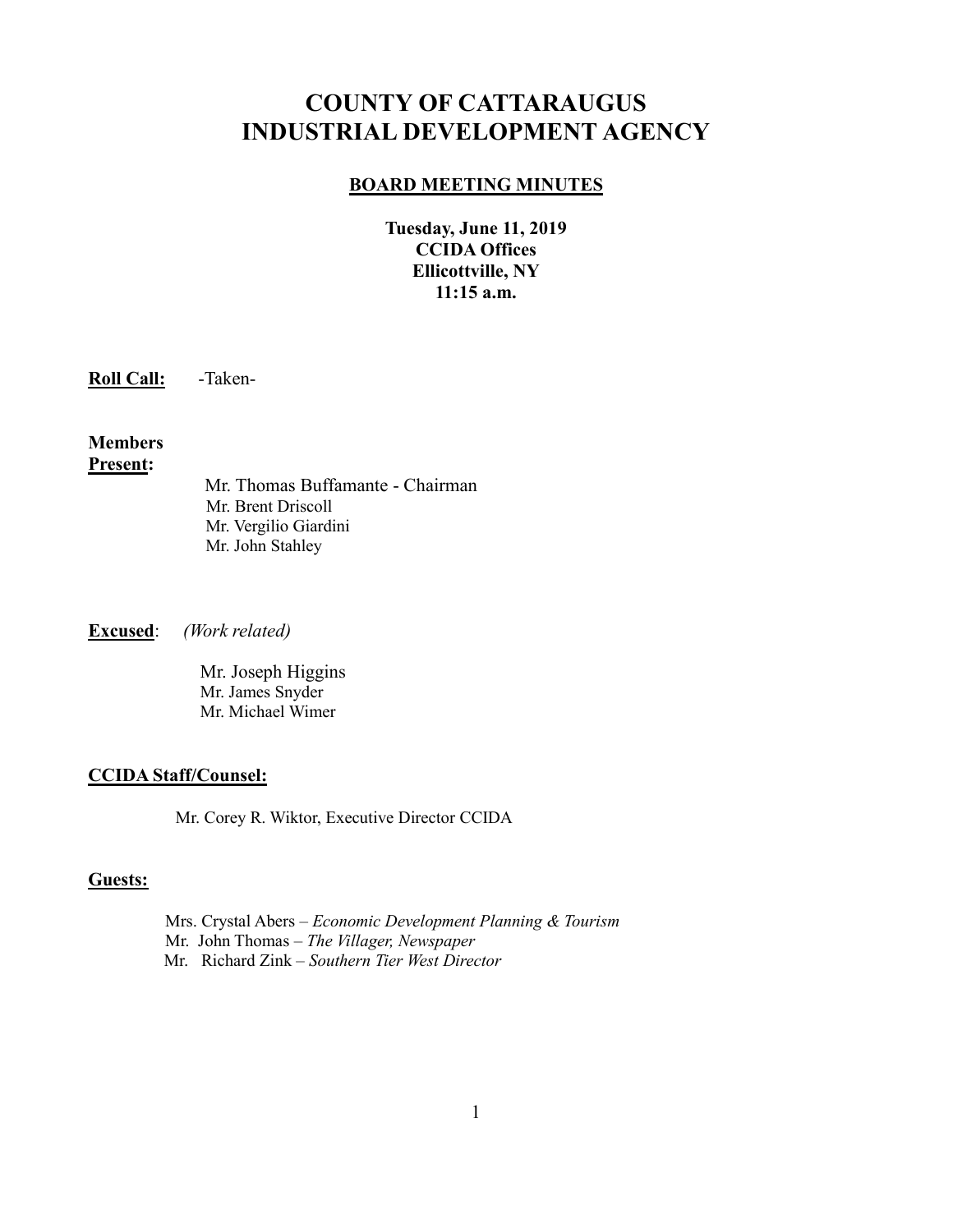Chairman, Thomas Buffamante called the meeting to order at 11:15 a.m.

A roll call of the Board of Directors of the CCIDA was taken Mr. Buffamante, Mr. Driscoll, Mr. Giardini, and Mr. Stahley were Present. Mr. Higgins, Mr. Snyder, and Mr. Wimer were excused for business/work related meetings.

## **APPROVAL OF MINUTES**:

**A Motion** was made by Brent Driscoll with a second by John Stahley to accept the April 30, 2019 CCIDA Board Meeting Minutes as presented to the CCIDA Board. **Motion Carried**

## **\*Presentation update on Southern Tier Angel Fund & YEA! By Richard Zink\***

Mr. Wiktor first introduced Mr. Richard Zink, Director of Southern Tier West whom had been invited to give a presentation in regards to the Angel Fund. Mr. Wiktor stated that last year in June 2018 Richard initially presented to the IDA Board about this proposed fund. The purpose for this presentation is to update the Board on its milestone completed year to date and to seek possible IDA investment in this very much needed endeavor and fund.

Over the past several months, in conjunction with a consortium of potential investors Richard has begun researching and looking to create an "Angel Investor" fund between Chautauqua, Cattaraugus, and Allegany Counties. There is a need within our Region for this type of funding/investing especially with new startup businesses.

Richard stated that he is looking at raising \$500,000 with 20 entities going into an LLC. This will be created by a commitment of \$25,000 per entity with 10% up front of \$2,500. Richard advised that they are over half way there of having the 20 shares purchased and committed to.

One area that Richard would like to strive to assist is for companies that are changing ownership this fund could make it possible for employees to purchase the company and keep the jobs and business local. Richard mentioned that this would be a long-term investment before any return which could be as much as 5-10 years.

Mr. Zink stated that he is working with a Consultant from Rain Source Capital that has set-up approximate 43 of these types of funds in other areas. Rain Source Capital for a fee, sets up the fund and starts the interview process for qualified companies to be considered for the funds. In other words, Rain Source Capital gets things running smoothly for the first 3-5 years and then they it will be up to the investors to keep things running going forward.

Mr. Wiktor asked the Board to consider the purchase of a share/investment from the CCIDA. The Board wanted additional information before they make a decision in regards to the Boards investment. The Board decided to further review this investment opportunity at the July 30th CCIDA Board Meeting.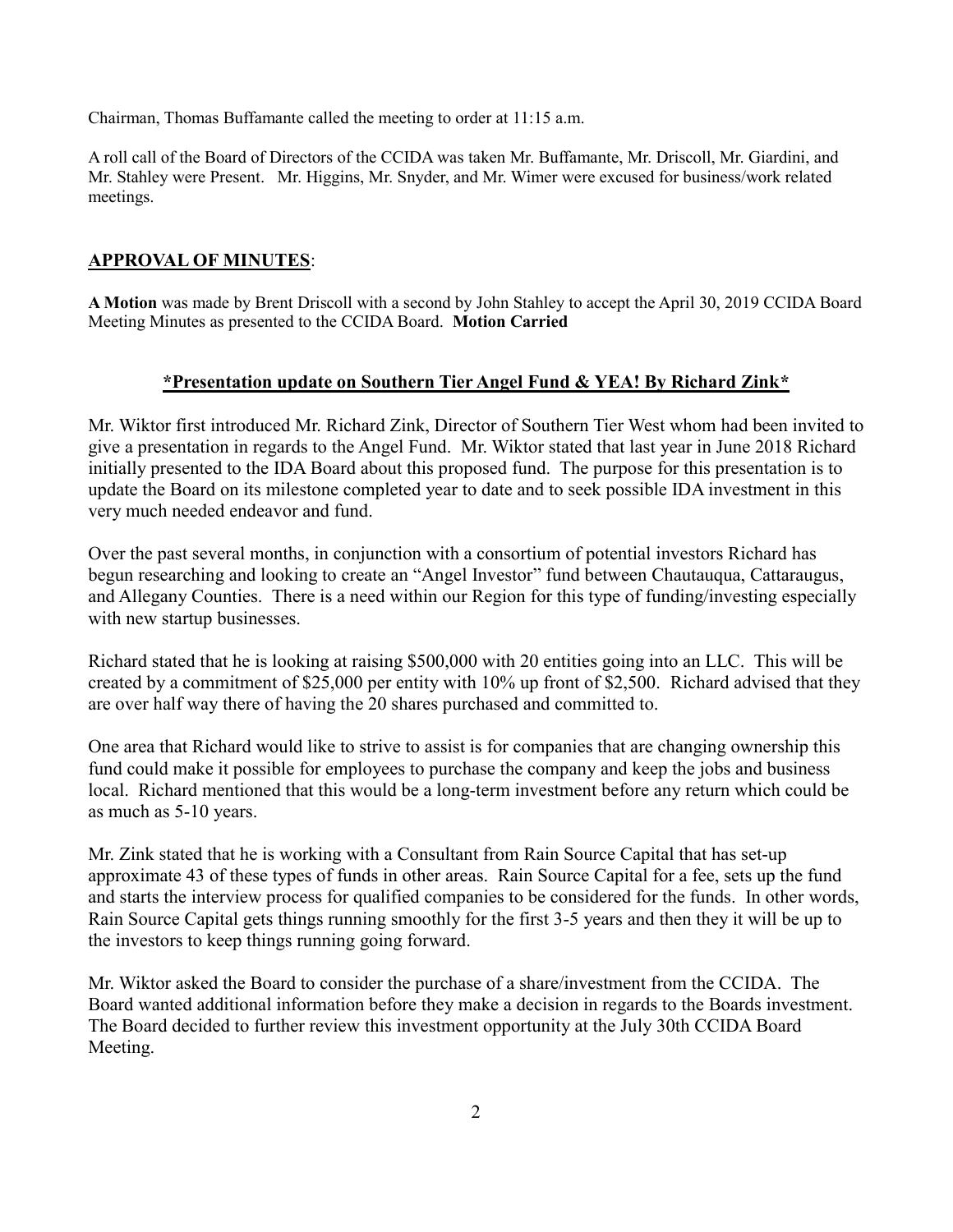Mr. Wiktor next touched on the YEA Investor Panel competition held in April 2019. This is a very exciting panel to be a part of and also very rewarding.

Five top young entrepreneurs pitched their own business ideas to a panel of real investors at the event held in the Cutco Theater on Jamestown Community College's Cattaraugus County Campus. This is the second year of this program. In May, the local winner will advance to the national competition along with local winners from around the country.

Mr. Zink stated that approximately 15 students have completed this program and have learned valuable information in regards to entrepreneurship. This program touches on various areas of business ownership such as marketing your business ideas to keeping the financial books for your business and how to approach other investors as the business moves forward and grows.

Some supports of the YEA program are Cutco Corporation, JCC and CCIDA to name a few.

Mr. Wiktor thanked Richard Zink for his presentation and update on these programs.

## **\*Resolution from Prior Application/Project that are in Process\***

## **-Win Sum Ski Corp.:**

David Trathen from Win Sum Ski Corp. has asked the CCIDA to consider their application for the purchase/construction of various improvement projects at the Resort. Win Sum Ski Corp. will be completing and adding several large upgrades and improvements to the Resort in 2019. The benefits will be for sales tax exemption only, the SEQR was resolved at our April 30<sup>th</sup> CCIDA Board Meeting. This is roughly a \$2.7M project for the resort.

A Public Hearing was held on May 28th at the County of Cattaraugus Industrial Development Agency Office at 9:30 a.m. No one was in attendance at the Public Hearing.

#### **RESOLUTIONS:**

**A Motion was** made by Brent Driscoll, seconded by Virgilio Giardini.**, RESOLTUION AUTHORIZING EX-ECUTION OF DOCUMENTS IN CONNECTION WITH A LEASE/LEASEBACK TRANSACTION FOR A PROJECT FOR WIN-SUM SKI CORP. (THE "COMPANY") A** Roll Call vote was taken with Mr. Driscoll, Mr. Giardini, Mr. Buffamante and Mr. Stahley voting yes. Mr. Higgins, Mr. Snyder, and Mr. Wimer were excused. **Motion – Carried.** *(Mr. Buffamante did note that his firm does business with Win Sum Ski Corp. but has no financial interest or direct involvement in this proposed project.)*

#### **-FINANCIAL REPORT:**

-May income was \$2,579.00 for application fee from Win Sum Ski Corp. new project and \$1,079.00 from NY&LE Railroad for reimbursement of 2019 Property taxes.

-A Motion was made by Brent Driscoll, seconded by John Stahley to approve the Financial Report for **April and May 2019** as prepared – A Roll Call vote was taken with Mr. Driscoll, Mr. Giardini, Mr. Buffamante and Mr. Stahley voting yes. Mr. Higgins, Mr. Snyder, and Mr. Wimer were excused. **Motion – Carried.**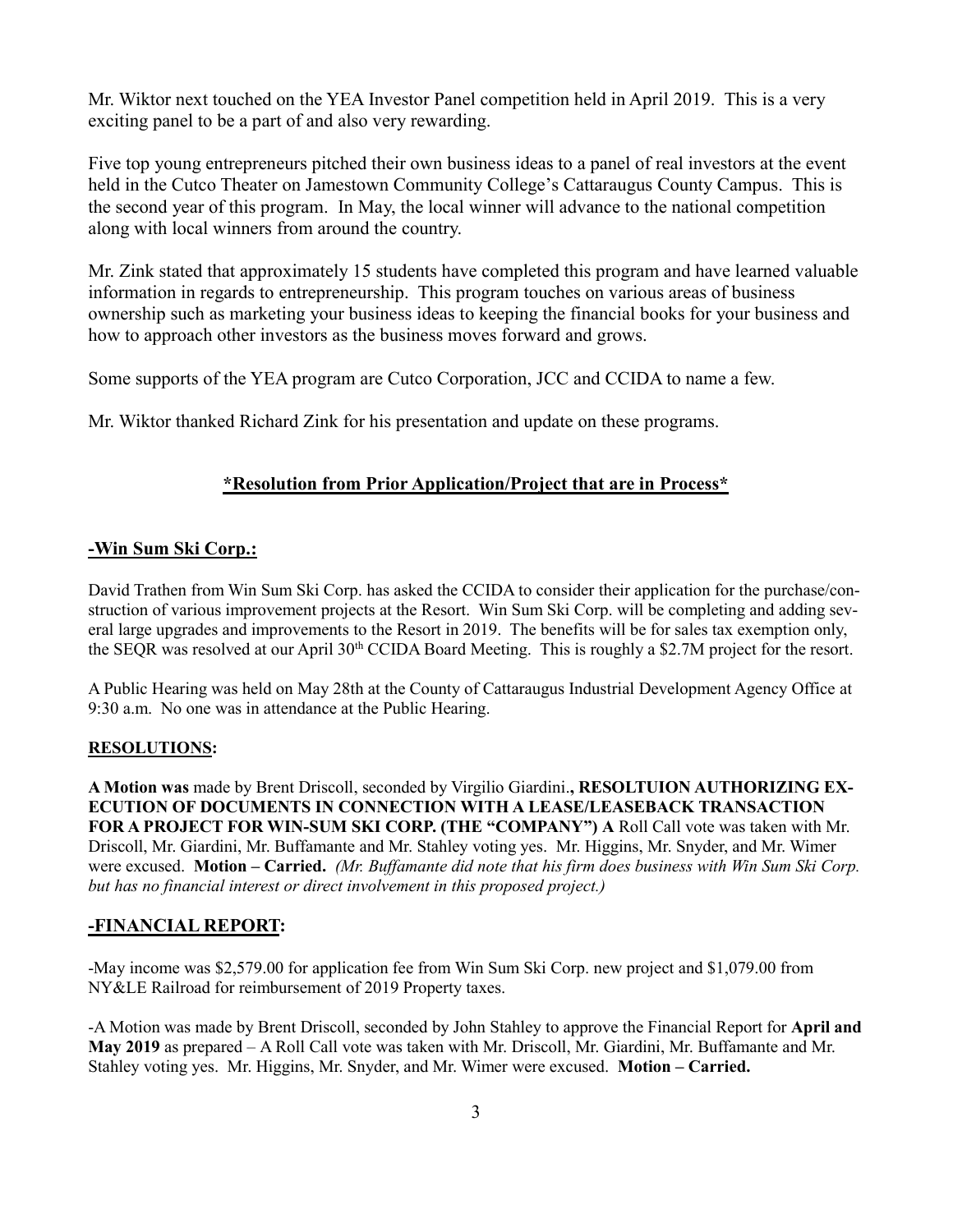-Mr. Wiktor advised the Board that HK Olean Hotel, LLC project closed on June 4<sup>th</sup>. The IDA received \$57,500 in income from this project as partial payment. The balance of \$57,500 will be paid to the IDA by February 1, 2020. Total income for this project will be \$115,000.

-Project closing updates: We are currently working on documents for the purpose of closing on four (4) projects. Mr. Wiktor updated the IDA Board on closings, Portville Solar project should be closing in July, Win-Sum will be closing very soon, and Ashford Solar Project is on target to close in August. Sunny Olean LLC, Jeff Belt's project is also in the closing stages.

## **\*Executive Directors Reports:**

### **-Internal (IDA Meetings/Discussions):**

.

- ✓ Attended Monthly CCBDC Board Meeting at SBU.
- $\checkmark$  Attended the Job Fair at JCC on May 1<sup>st</sup>. Very well attended event and many local employers were at the event seeking job applicants.
- $\checkmark$  Met with Paul Leone and Joanne Campanga from Bank of America to discuss a possible financing deal for a proposed warehouse.
- $\checkmark$  Met with a local real estate developer who is considering building a distribution center in the Southern Tier. I offered various sites, tax abatements and programs. Future meetings are set up for later June.
- $\checkmark$  Attended the bi-weekly Cattaraugus County Economic Development Team Meetings.
- $\checkmark$  Attended Can-Am Council Meeting.
- $\checkmark$  Met with Official's from South Dayton and Cornell University to discuss the former Nestle Plant in the Village. The Village now owns the facility and is looking to get it in the hands of a developer to redevelop the facility. Tour and discussion.
- $\checkmark$  Met with a local investor & business owner who is considering a tourism type project in the Ellicottville area. We did offer the client our Adaptive Reuse Package. More to come.
- ✓ Met with Diana Chiak and Ellicottville Town and Village Official's regarding the 2019 DRI (Downtown Redevelopment Initiative. The Village and Town will be submitting an application with hopes of winning the \$10 Million-dollar prize.
- $\checkmark$  Attended the WNYSCAR Meeting. A very good and informative meeting. The IDA will be presenting on Cattaraugus County (sites) and a future meeting.
- $\checkmark$  Met with Halley Kottwitz from Southern Tier West to recap the class of 2019 YEA!
- ✓ Met with Jason Crisafulli with Kinley Construction and Sean Doyle from the Hamburg IDA relating to potential new construction projects.
- $\checkmark$  Met with IBN regarding refreshing our available sites and demographic information to put forth to a few area developers to consider projects in the newly created "Opportunity Zone", of which portions of Olean are included in the Zone.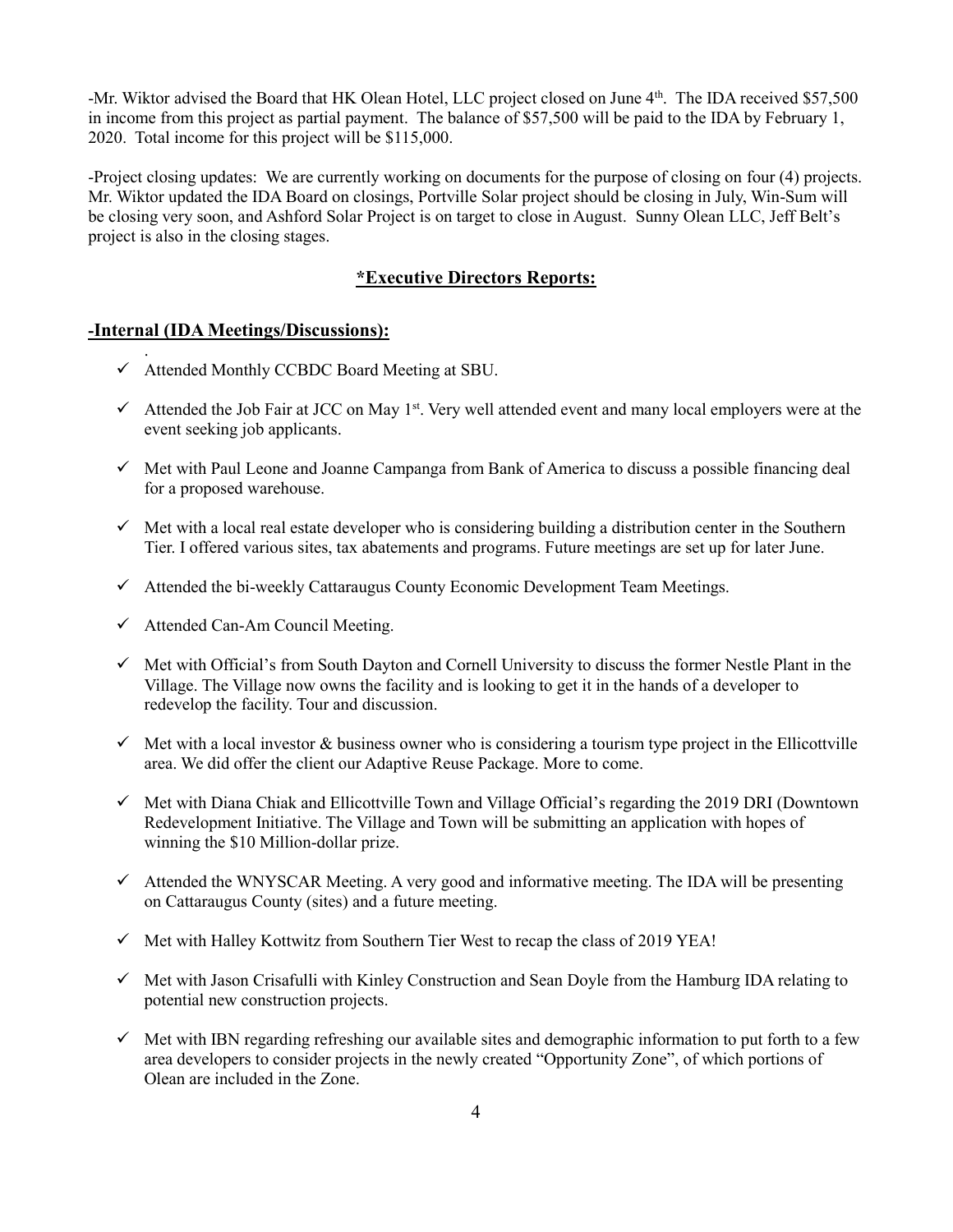- $\checkmark$  Spent the day and evening with a WNY real estate developer discussing various sites within the County that they are seeking for a possible development project. They are looking to construct 125,000 sq. ft. This would be a great project for the County. More to follow as this progresses on.
- ✓ Met with Rosanna Massucci, Director of Commercial Services for the U.S. Department of Commerce/International Trade. Rosanna is working and assisting a local company in regards to conducting business overseas. *The IDA will also be putting on a "Lunch in Learn" in July with area companies to discuss the benefits and programs that the USDOC has available.*
- $\checkmark$  The CCIDA Sponsored and hosted the 2019 CFA Training on May 29<sup>th</sup> at 1:30 at Holiday Valley. Representatives from the State were on hand to review CFA project questions and programs that are currently available. Applications are due in July to the State to be considered for funding in this round.
- $\checkmark$  Met with Bill Heim from House of Steel to discuss various programs for him to consider relating to his business, House of Steel in Ashford.
- ✓ Met with Craig Clark, Richard Zink and Steve Mercil to update and discuss the Angel Investor Fund. We are working diligently to educate various potential investors to this Fund.
- $\checkmark$  Attending the Annual Investor Report Meeting with the Buffalo Niagara Partnership on June 20<sup>th</sup> (Can-Am Council).
- $\checkmark$  Met with Lee Harkness to discuss updates on possible train events in WNY.
- $\checkmark$  Attended the monthly OBDC Board meeting.
- $\checkmark$  Met with JCC President Dr. Daniel DeMarte to discuss START-UP NY and a host of topics relating to economic development, workforce training, etc. This meeting was very informative, the new President, Dr. DeMarte is bringing a different mind-set and several new ideas to the JCC Olean Campus.
- ✓ NYSEDC Board Meeting: Was on the call for our May Meeting. An array of topics was discussed relating to matters that could be addressed before the end of session on June 19<sup>th</sup>.
- $\checkmark$  Have several meetings set up with businesses to continue getting out our message of benefits and assistance with companies who are considering investing.

#### **-External (Points of Interest relating to the CCIDA):**

 $\checkmark$  OSC Releases Annual IDA Performance Report-2017. This Annual Report released by the NYS Comptroller's office is a summation of all IDA's in NYS relating to performances such a job creation, retention, cost per job created, etc. We will review the report. *A copy of the Report was provided in your Board Packet.*

Mr. Wiktor explained the report showed that with the exemptions (abated school, county, and local taxes) that Cattaraugus County IDA has given out it equaled to a cost of \$997 per job created/retained.

✓ **Business First Article:** *"Cautious optimism about Siemens (formerly Dresser-Rand) Campus as changes loom".* Recent dealings relating to Siemen's and potential changes in the future. Mr. Stahley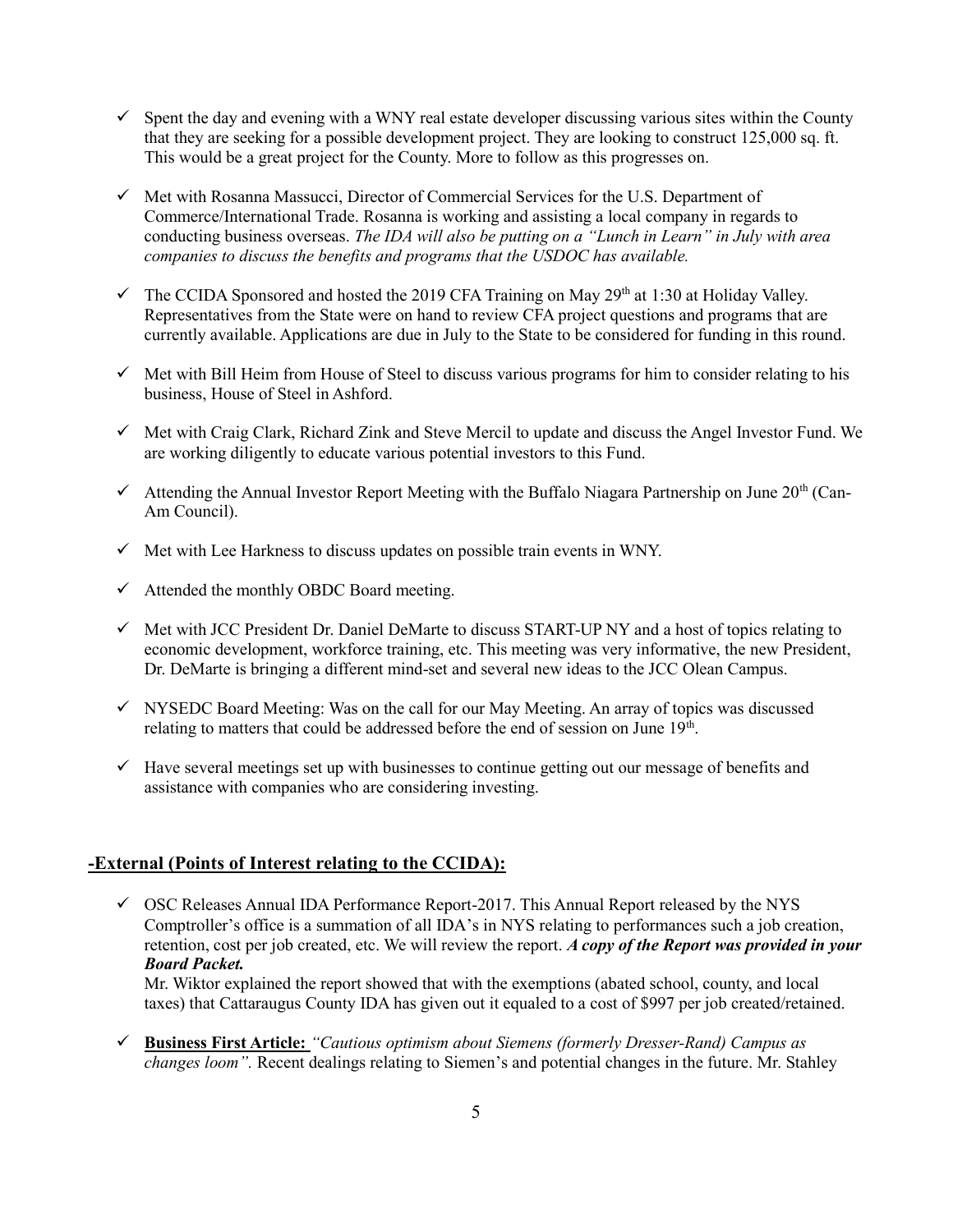gave a brief overview of the spin-off of a new Company being created with shares of stock given to current employees. They are hoping to have this new venture completed by September 2020.

- ✓ **Olean Times Herald Article:** *"C&S Planning to shutter former Olean Wholesale site".* Never good news. Frustrating with the recent sale to C&S they have decided to move operations to DuBois, PA. Some employment will remain in Olean. Further details are forthcoming. NYS has been engaged as the WIB. C&S originally planned to stay in the area for at least 5 years however, they have decided to move operations out of the area with our area sustaining a substantial loss of jobs around 100+. This is a huge building that they plan to only have trucking and maintenance kept at the Olean, NY area. Corey stated that he has not given up on this subject and would like to find a new tenant for this building.
- ✓ **2019 CFA Training Event:** A review of the various State programs that are available for potential project funding in this latest round. Event was held at Holiday Valley on May 29<sup>th</sup>. This was a very well attend event that is held each year to let businesses know what State programs are available.
- ✓ **Ellicottville DRI CCIDA:** The IDA was asked to be a lead sponsor on this application submission for the Village and Town of Ellicottville working with Diana Chiak with hopes of winning in this latest round. Their application was submitted on May  $31<sup>st</sup>$ . We should know the outcome in July 2019.
- ✓ **SBA Business Forum:** Business Forum to be held on June 19, 2019 at 3:00 p.m. in the Small Business Development Center on the JCC Campus. I was asked to attend to be on the panel discussion.
- $\checkmark$  Meeting set-up with new VP, Mr. Holger Ekanger of JCC, Olean Campus on June 20, 2019.
- ✓ **Olean Times Herald Article:** "*Unemployment Rates by County, New York State for April 2019".*  Cattaraugus County see's drop in Unemployment rates in the month of April. Rates have been trending downward for the past year. Good news!
- ✓ **Business First Article:** *"Largest employers in New York's Southern Tier".* A recent complied list of the largest employers in the Southern Tier.
- ✓ **New York Daily News Article: "***Embracing Solar could mean Jobs and Economic boost for New York per report in the New York Daily News".* Interesting article on the latest solar economy boom.
- ✓ **Buffalo News Article:** *"Craft Beer boom brings jobs along with brews to Erie County".* This article also highlights beer makers in Cattaraugus County.
- ✓ **Olean Times Herald Article:** *Manufacturers at Dream It Do It fair tell students traditional college is not a job requirement".* A very good article on a critical endeavor to help get students involved in manufacturing and trades.
- ✓ **Buffalo News Article:** *"Ellicottville is singing 'O Canada' as buyers come back".* Recent article highlighting the affect that Canadian's are having on real estate here in the County and in Ellicottville.
- ✓ **Governing.com Article: "***Do tax breaks help or hurt a State's finances? New Study digs deep".*  Interesting article to ponder on the roles tax incentives play.
- ✓ **Greater Olean Area Chamber:** Annual Clam Bake to be held June 12 at War Vets Park. If any board member needs a ticket please let us know and we will provide them.